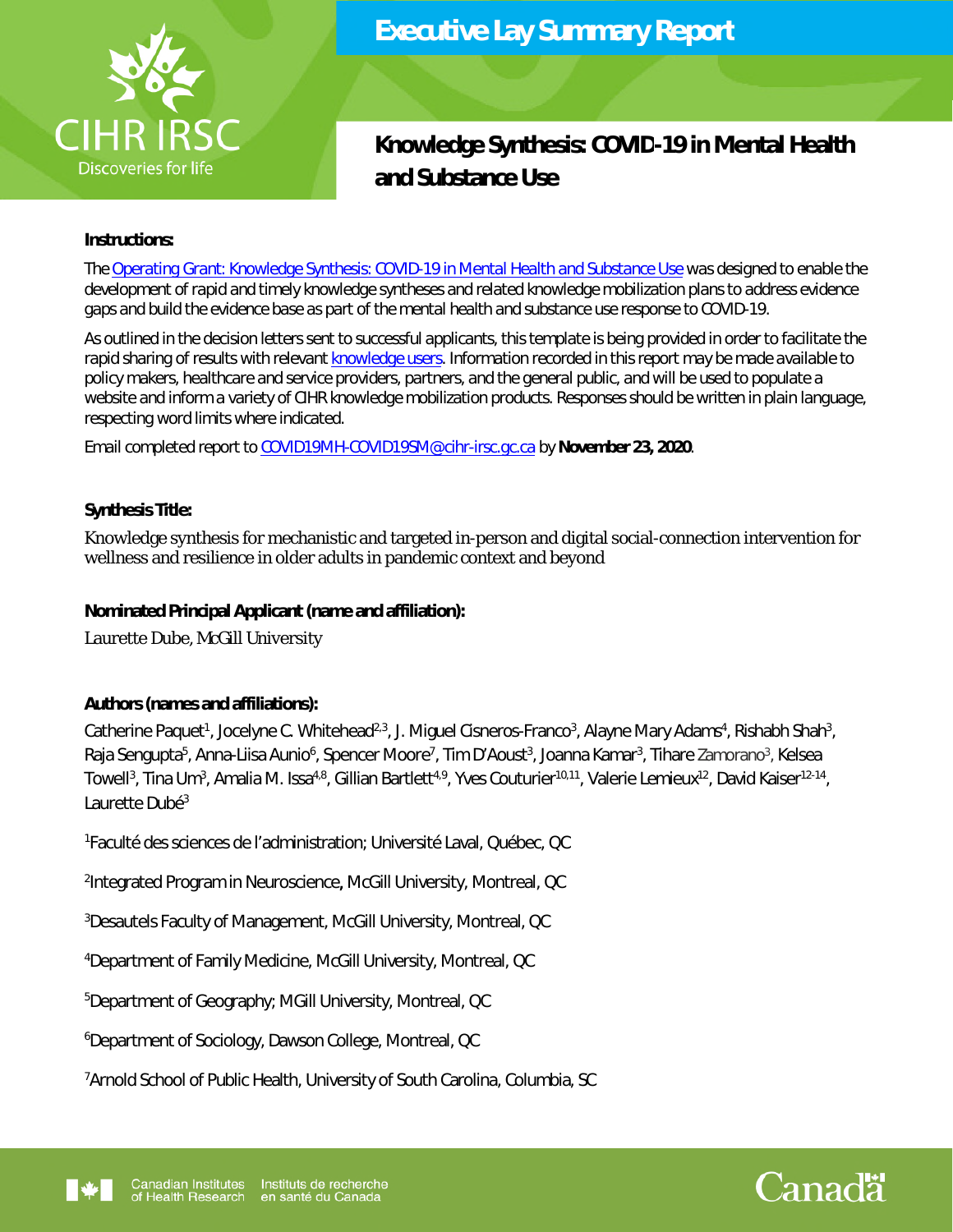<sup>8</sup>Pharmaceutical Sciences & Health Policy; University of the Sciences Philadelphia, Philadelphia, PA

<sup>9</sup>Population Health and Outcomes Research, University of Missouri, Columbia, MO

<sup>10</sup> Département de travail social, Université de Sherbrooke

<sup>11</sup>Réseau-1 Québec, Université de Sherbrooke

<sup>12</sup>Direction Régionale de Santé Publique de Montréal, Montreal, QC

<sup>13</sup>Department of Epidemiology, Biostatistics and Occupational Health, McGill University, Montreal, QC

<sup>14</sup>School of Public Health; Université de Montréal, Montreal, QC

#### **For more information, please contact:**

Catherine.paquet@fsa.ulaval.ca

## **Target/priority population(s) in synthesis:**

Older adults experiencing social isolation or loneliness as a result of physical distancing measures

## **What is the issue?**

Physical distancing measures associated with the current COVID-19 pandemic may lead to increased loneliness and social isolation in older adults, which are known to have a negative impact on their physical and mental well-being. We reviewed the scientific literature to identify and examine the effectiveness of social connectedness interventions at reducing feelings of social isolation and loneliness and promoting wellbeing, resilience, and coping in a context where infection control-related social and physical distancing measures are either in place or not.

#### **Key messages (max 100 words):**

Interventions on social isolation and loneliness experienced by older adults during the COVID-19 outbreak implemented a range of strategies, mostly using Information and Communication Technology (ICT), including screening, technology promoting social connections, telehealth, online resources for physical/psychological health, and reliable outbreak-related information and support. Although limited effectiveness information was available, strategies mostly aligned with in-person and ICT interventions shown to have some level of effectiveness pre-COVID19 and recommendations for multi-strategy interventions. The reviewed literature highlighted the need to combine ICT-based interventions with appropriate training/access for optimal reach and effectiveness, and demonstrated a greater focus on telehealth and screening/monitoring strategies post-COVID19.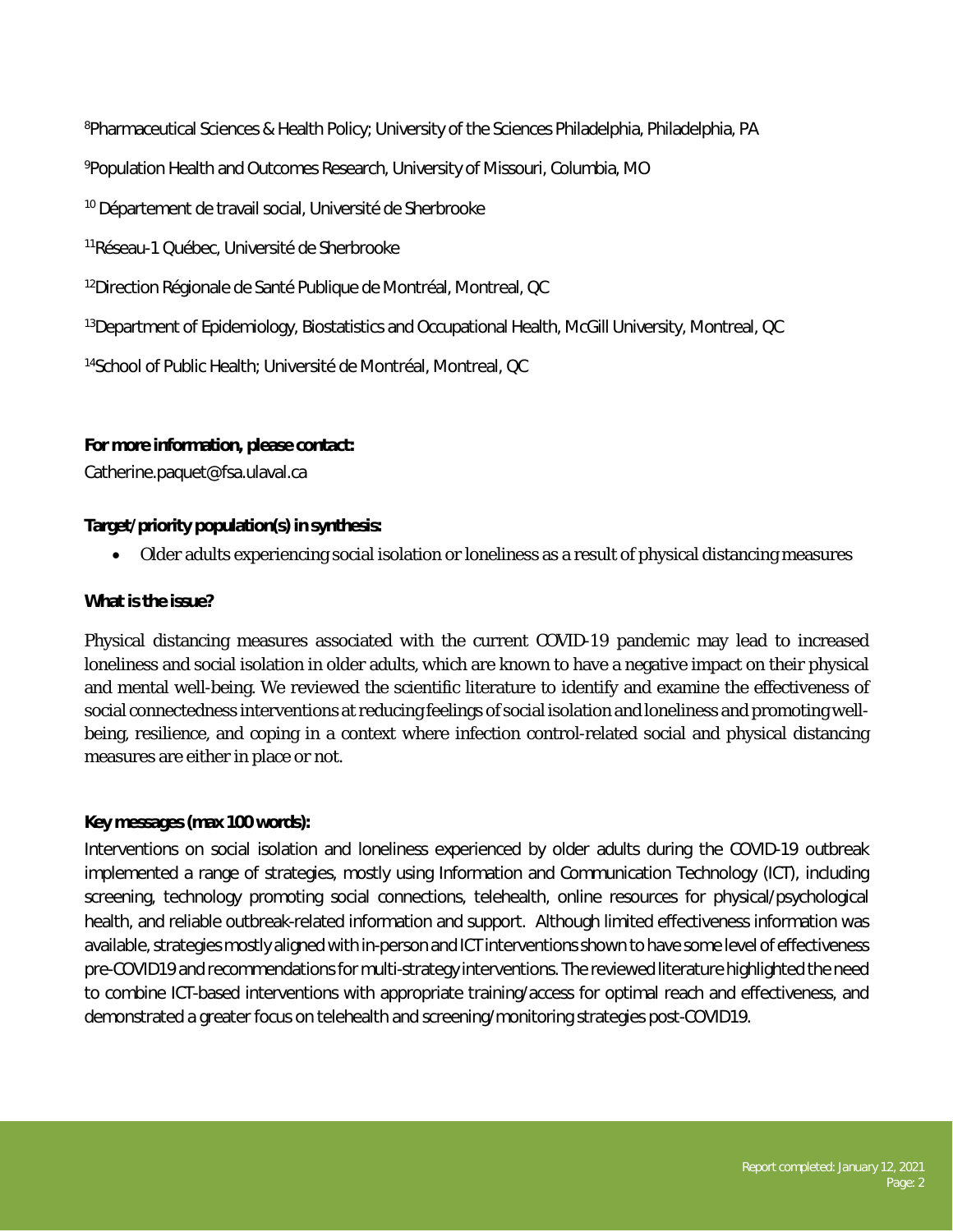## **How was the synthesis conducted?**

The first synthesis was conducted using a rapid review process to quickly capture the nature of the interventions being proposed in the first wave of the COVID-19 pandemic. A search strategy was developed in accordance with the Preferred Reporting Items for Systematic Reviews and Meta-Analyses (PRISMA) guidelines and in collaboration with knowledge users and academic librarians, and run on June 5th 2020. The search combined terms related to (1) social isolation and loneliness, (2) confinement and quarantine, and (3) infectious diseases and outbreaks, and was conducted in seven databases covering health, psychology, social work and aging research and pre-print databases to capture this rapidly evolving literature. A two-stage screening process was undertaken by two reviewers. Studies were excluded if they focused on younger adults or children, were not original studies, were not related to an outbreak context, did not report on an intervention targeting social isolation, were published prior to 2000, or not in English or French. A data extraction tool was co-developed by two authors with input from knowledge users. Extractions were done by a single reviewer with input from a second reviewer where necessary. Information extracted included (1) population characteristics; (2) characteristics of study, intervention, (3) the types of outcomes, measurement and follow-up; and (4) results. Due to the heterogeneity of the studies, the results were synthesised narratively to summarize the nature and effectiveness of the interventions. Finally, in addition to the studies that met our eligibility criteria, commentaries, editorials, and correspondence that were related to the topic were examined to identify strategies proposed by experts. Studies that did not report on interventions but reported on risk or protective factors with respect to the psychological consequences of social isolation in an epidemic context were also examined.

The second synthesis aimed to determine the effectiveness of pre-COVID19 interventions and to identify risk and protective factors, studies reporting on social isolation and loneliness in older adults were reviewed through a meta-review (review of reviews) process. A search strategy was developed in collaboration with an academic librarian and in accordance with the Preferred Reporting Items for Systematic Reviews and Meta-Analyses (PRISMA) guidelines. The search strategy combined terms related to the (1) elderly population, (2) social isolation and loneliness and the (3) study types relevant to reviews and was executed in was conducted in databases covering health, psychology, and social work. Reviews were excluded if they did not clearly report on interventions (aim 2) or risk or protective factors (aim 3), did not relate directly to social isolation or loneliness, were focused on institutional settings only (e.g. nursing homes) or caregivers, did not use a systematic search strategy, were not focused on an elderly population (defined as 50 years for the purpose of the review), did not include results (protocols) or a full description of the study results (abstracts, protocols), were not published in French or English, or published more than 20 years ago. All study designs were considered. Screening was undertaken in two steps by two reviewers. Separate extraction tools were developed for aims 2 and 3, and pilottested prior to use. Both extractions tools contained information on the context, outcome, design of studies reviewed, type of review, years covered, number of studies included, population, type of interventions reviewed, limitations noted of the study reviewed and conclusions and quality appraisal criteria. For aim 2, the types of interventions were then categorised to synthesize evidence related to effectiveness for a given type of intervention. However, it became apparent that the broad focus of some of the reviews and the overlap between studies reviewed across reviews would prevent an accurate synthesis of effectiveness-related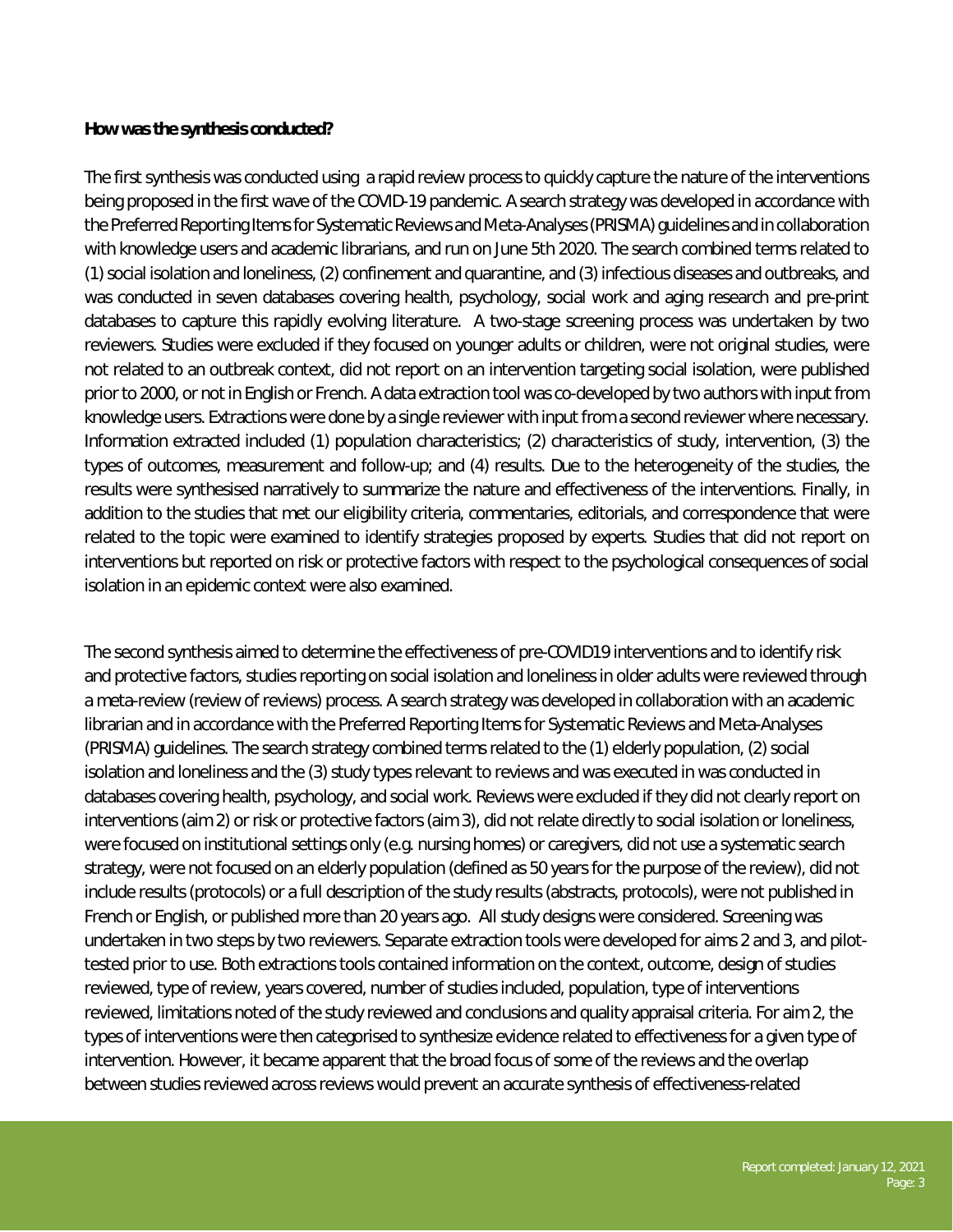information around a given type of intervention. For this reason, eligible primary studies (quantitative and qualitative) falling within each of type of intervention were identified from the reviews, removing duplicate studies and extracting the following information about the primary studies: design type, intervention mode of delivery (in-person, on-line), effect size (where available) and level of intervention (individual, group, community), duration and frequency, organisations/professional body involved, quantitative and qualitative findings, and presence of moderating or mediating factors, and undesirable consequences. Given the metareview nature of the synthesis, effectiveness was based on the information reported in the reviews and was categorised as either consistent, mixed or not supported by evidence. For aim 3, risk and protective factors were extracted with associated evidence supporting their link to social isolation and loneliness.

# **What did the synthesis find? Provide a lay summary of the outcomes (max 300 words):**

The rapid review led to the identification of interventions being proposed and implemented in the context of the first wave of the COVID-19 pandemic, which relied heavily on information and communication technology (ICT) and combined multiple strategies which included (1) screening and monitoring (2) creating opportunities for social interactions, (3) social support and care through telehealth, (4) behavioural and cognitive strategies to promote resilience and coping skills, and (5) information and support to minimise pandemic-related concerns. Although limited information on the effectiveness of these interventions was available, the proposed strategies aligned with interventions that had shown some level of effectiveness prior to the COVID-19 context, which was assessed through a meta-review process. Conclusions from reviewing pre-COVID19 literature included for instance the importance of combining multiple strategies such as group interventions around a specific activity, and of providing ICT training and access, especially relevant when considering the emphasis on ICT-based interventions in the COVID-19 context and concerns associated with differences in digital access and literacy in the population. It was noted that strategies identified in the context of COVID-19 were more likely to have a telehealth and a screening/monitoring component compared to pre-COVID19 interventions. Living alone, being widowed, female and lower socio-economic status and living with a chronic condition or impairment were noted as important risk factors for social isolation and loneliness. The COVID-19 context brought to light additional risk factors such as those related to use, knowledge and access to technology. Social participation and maintaining social networks were identified as key protective factors. Results from this knowledge synthesis could be used to identify opportunities for, or adapt existing interventions that consider not only the need to balance the appropriate balance of physical distancing and social connectedness, but also locally available resources and the risk profile of the population.

# **What are the implications of this synthesis?**

There is a widespread recognition of the consequences of social distancing measures on older people's mental health and well-being, and studies so far seem to use a range of strategies to mitigate the psychological